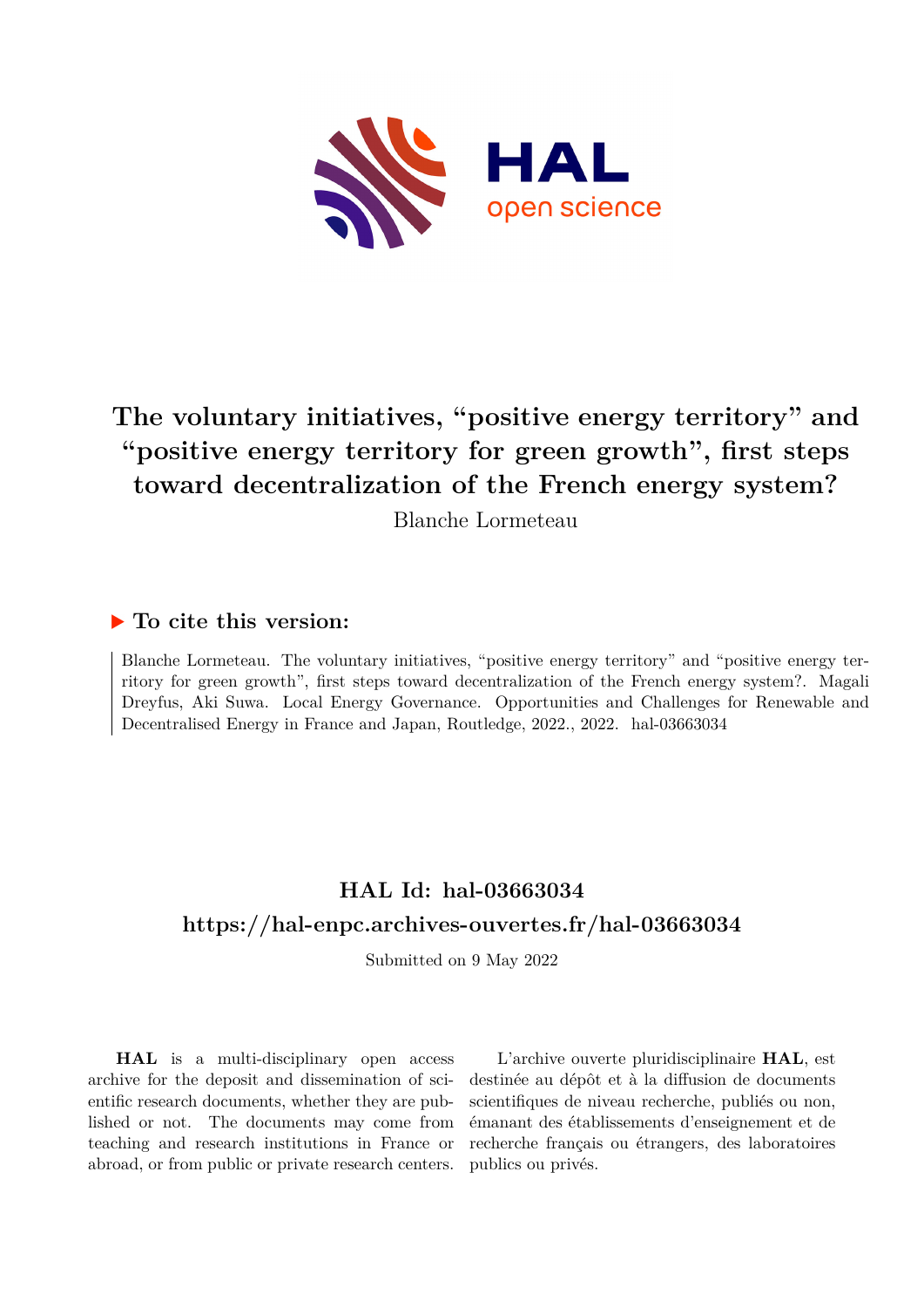#### The voluntary initiatives, "positive energy territory" and "positive energy territory for green growth", first steps toward decentralization of the French energy system? Blanche Lormeteau

In order to overcome the various forms of energy dependence<sup>1</sup> (Debeir, Deléage and Hémery, 2013; CGDD, 2018) and the climate emergency, the resilience of territories (Walker et al., 2004; Mathevet and Bousquet, 2014), that is, their capacity to change while maintaining their identity (Mathevet and Bousquet, 2014), is essential. This ability to change, to absorb natural and anthropogenic disturbances, is based on a territory's capacity to adapt and its ability to "make the transition", that is, to transform itself. In this sense, a resilient territory is essentially based on two principles: systemic interactions (high level of modularity and diversity of its components – ecological, social, economic) and solidarity (within the territory and with neighboring territories) (Mathevet, 2012; Michelot, 2018).

The search for resilience is also based on the capacity of institutions to develop adaptive management coupled with collaborative management (Ostrom, 2010). In this sense, resilience is based on public control of institutional tools (Aykut and Evrard, 2017), public governance, understood as a "pluralist and interactive or negotiated approach to collective action" (Chevallier, 2003), and even, for the audacious theories, by citizen self-management of resources (Lagneau, 2013). Consequently, the resilience of territories deals with the management of all the resources (energy, economic, food, social, health, etc.) to foster adaptation to climate change.

From this initial questioning emerges a new methodology for apprehending local territories, that is, the ecological transition as a search for the most effective and efficient level of decision-making to fight and adapt to the climate emergency (Van Lang, 2018; Goujon and Magnan, 2018). Who knows best the resources and needs of the territory? Who can best influence the use of resources and the satisfaction of needs? At the very *least*, applied to energy, what underpins the ecological transition is the control, by local actors, of the energy flows and stocks of a territory, by means of planning and development documents, through local production and decentralized energy distribution and local energy governance.

French local initiatives such as "positive energy territories" (in French *Territoire à energie positive,* TEPOS) and positive energy territories for green growth (*Territoire à energie positive pour la croissance verte, TEPCV*) are part of this search for territorial resilience.

These two initiatives respond to parallel stories. The TEPOS were born in the 1990s from the will of a group of Breton farmers confronted with the phenomenon of green algae. They realized that this resource could be used for energy purposes, which would reduce the energy imports of their territory, thus reducing the energy and therefore economic vulnerability of these rural territories and managing one of the environmental consequences of pig farming. They started carrying out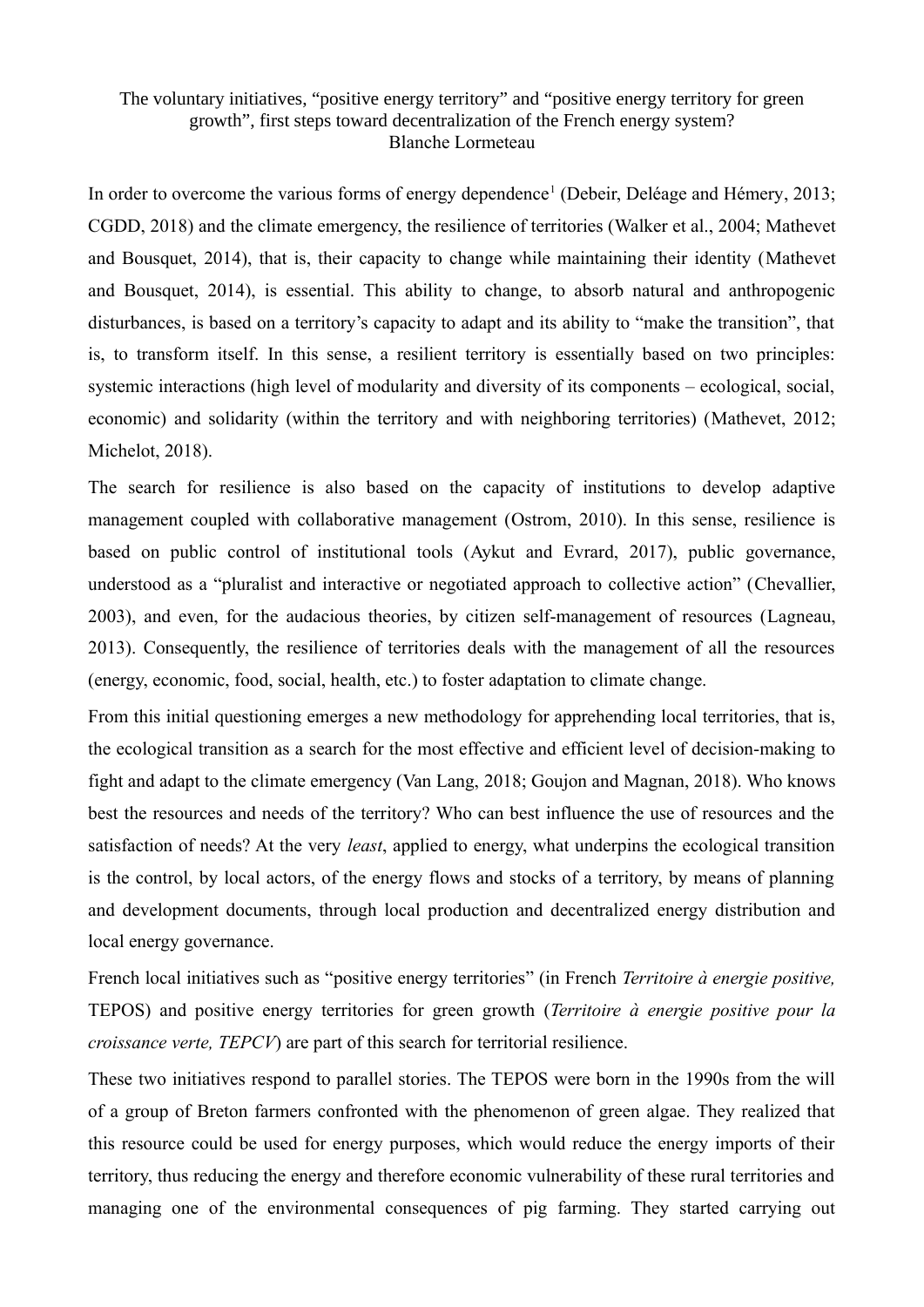methanation projects, which in the 1990s were only slightly developed or even unknown to local authorities (Riollet and Garabuau-Moussaoui, 2015).

Assessing the vulnerability of a territory is at the basis of the TEPOS approach and constitutes a first appropriation of the national energy objective at the local level, in this case, energy security.

As part of this search for energy security, the TEPOS approach is based first of all on the identification and integration of all the energy risks of a territory to guarantee its resilience. The approach is particularly new on this point and has a direct influence on the mode of governance of these territories. The following are thus identified as risks linked to the governance of energy, creating a vulnerability of the territory: industrial risks (accidents on production facilities – in particular, the nuclear industry and its waste, oil spills ); climate risks (manifestations of climate disruption – extreme weather events, fires, loss of biodiversity, drop in agricultural production, etc.); health risks (air pollution and the consequences on health – premature death, chronic disease); and terrorist risks (cyber or physical attack) (TEPOS, institutional website; Nadaï et al., 2015).

Another general characteristic is that the TEPOS approach is neither regulatory nor standardized. It is a label, a brand, registered by CLER (Network for Energy Transition). No methodological tool is specifically associated with the TEPOS approach. Not being regulatory and corresponding to the delivery of a label, all types of territories can claim to obtain this label, such as intermunicipal groupings, *régions*, the Regional Natural Parks and so on, as long as they adhere to the main principles of governance of the label and that they carry ambitious energy objectives.

The TEPOS are gradually being integrated into the institutional landscape. This can be seen in the "TEPOS" earmarked funding, developed and supported by *régions* and public central institutions (Caisse des dépôts et consignation, ADEME, etc.). A minor legal recognition since the law on Energy Transition for Green Growth (Law ETGG) of 2015<sup>2</sup> is another sign of this recognition. It is therefore through funding that the TEPOS became visible at the national level, and this came with a certain recognition of their effectiveness.

Yet, wishing to rely on territories to meet the objectives of the national energy policy in the context of COP 21, the French legislator enshrined in law the concepts of "positive energy territory for green growth" (TEPCV). This new label corresponds to a program of actions labeled and financed by the state following a national call for events and is regularly confused with the TEPOS because they sound alike.

This interest in territories and the voluntarist aspect of these two initiatives are part of a national policy, which raises questions about the effectiveness and room for maneuver available to them to achieve the objectives of reducing energy needs as much as possible, through energy conservation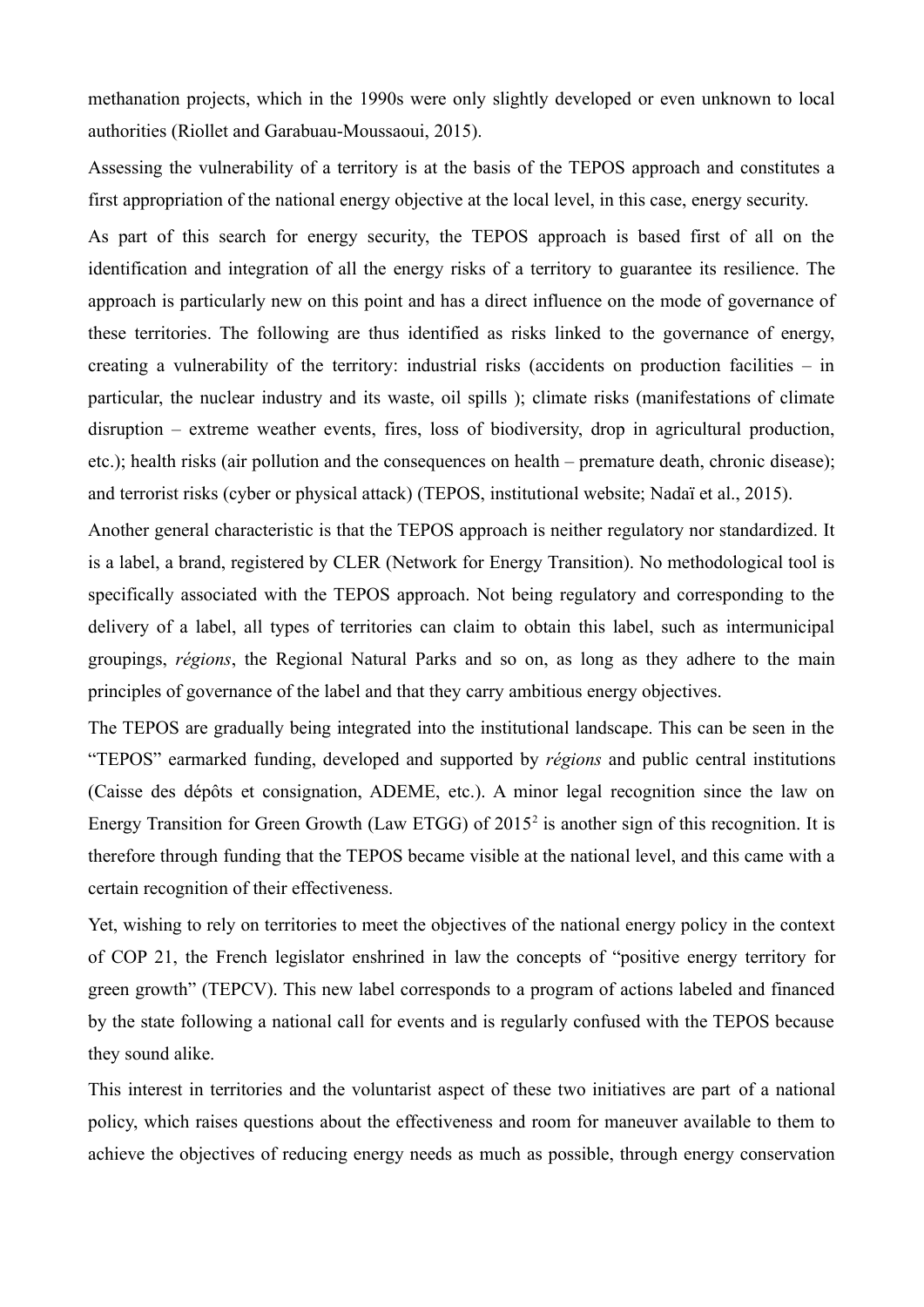(or in French "*sobriété*") and efficiency, and to cover them with local renewable energies ("100% renewable and more").

Indeed, these two initiatives are born in a very particular context, that of a deconcentration, or even a functional decentralization,<sup>3</sup> of energy and climate policies in France. Historically centralized and dominated by the sovereign power of the state, the French energy system has been organized around large production and distribution facilities<sup>4</sup> (Debeir, Deléage, and Hémery, 2013; Poupeau, 2007; Lopez, 2019). The economic actors, few in number, were then subject to the structural choices of the state, which favored the forms and sources of energy allowing continuous production<sup>5</sup> (Puiseux, 1978). However, the development of renewable energy sources, available in all areas (Petit, 2016), and the increasing introduction of issues relating to the fight against and adaptation to climate change are giving territories new challenges to take up (Marcou et al., 2015), which has resulted, under French law, in an increase in the competence of local players, with local authorities in the lead.<sup>6</sup> Although a certain transfer of energy competences has been institutionalized, from the central state to local authorities, this contribution aims to answer the question of whether these local initiatives, the labeling of a territory, are also the marker of an even more effective decentralization of the French energy system?

The answer is positive. The TEPOSs are based on a radically innovative methodology, fully in line with the search for territorial resilience. Far from meeting strict specifications, this label corresponds to recovering local energy governance according to the needs, capacities and resources of the territory. Although this new type of governance is not welcomed by the state, the TEPOSs are at the heart of institutional and conceptual experiments that have been partially taken up by the legislature and the executive.

However, observation also shows the state's refusal to allow the territories to completely take over energy issues, as the example of the methodology implemented within the framework of the TEPCV and the massive recourse to contractualization show.

#### Innovative rules of governance are not easily absorbed by the central level

The TEPOSs, in addition to the fact that they are mainly rural territories, are based on the will to create a virtuous local loop (TEPOS, institutional website), especially because the award of the label does not come with funding. So first they aim at a reduction in energy needs (energy conservation and efficiency), which makes it possible to generate savings. Second, thanks to the savings, they finance energy efficiency actions and the development of local renewable energy production plants so that all remaining needs are covered in the long term by local renewable energy sources (in production and import). In principle, it is through the reduction of needs that self-financing is created. However, of course, there is nothing to prevent the territories concerned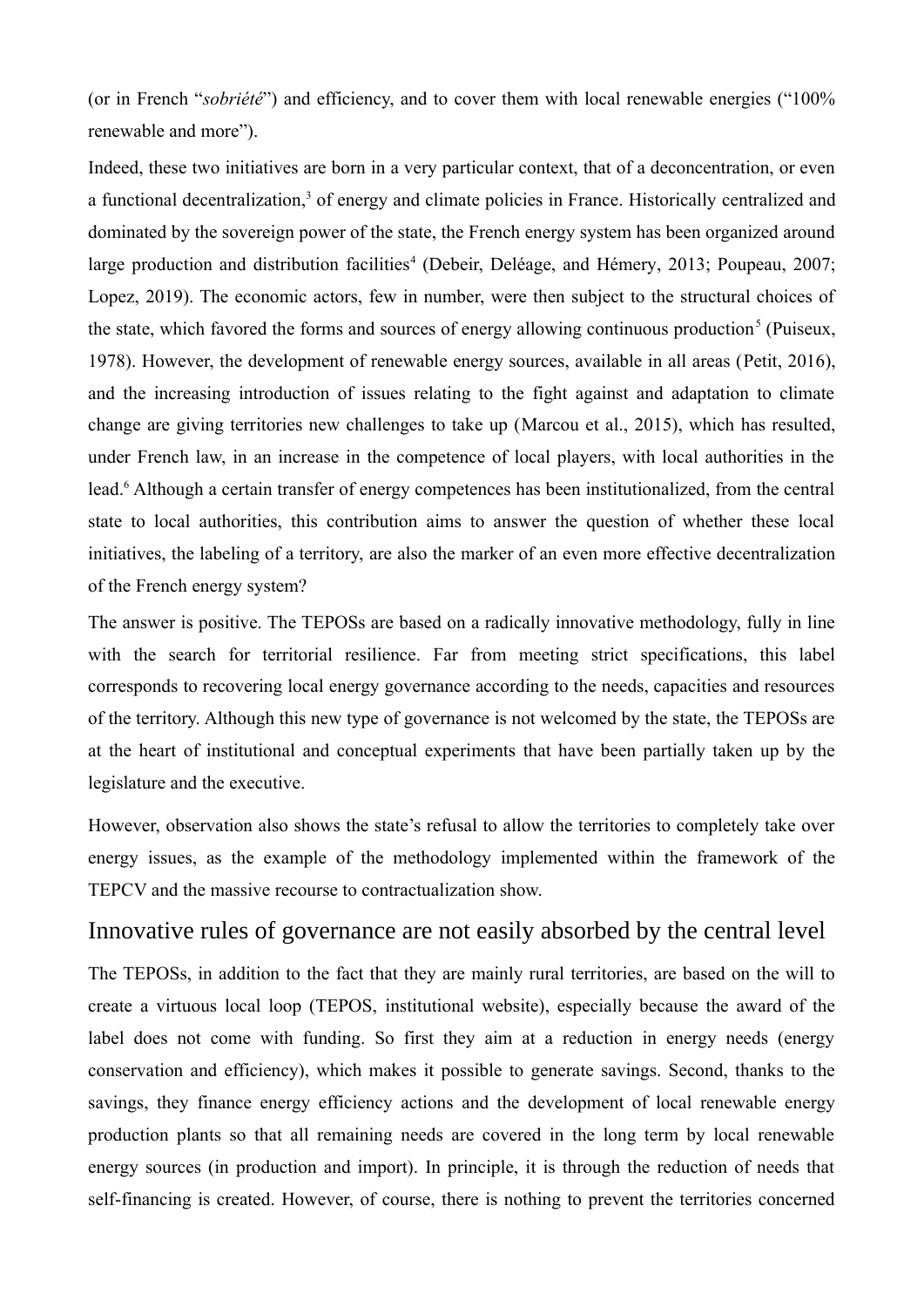from seeking sources of funding to initiate virtuous approaches, creating the link with the funding promised by the TEPCV label.

From this virtuous loop, several guiding principles of the TEPOS governance are derived, which consist in the integration of the search for territorial resilience: energy neutrality; self-sufficiency; energy autonomy; "100% renewable energies" territory; territorial solidarity; and local energy democracy (TEPOS, institutional website).

While there is no single set of instructions for obtaining the TEPOS label, it is possible to identify four markers of recovery by the local level of energy governance: the notion of active subsidiarity; reasoning by flow; the strengthening of territorial engineering and the development of a network; and energy democracy.

The notion of "active subsidiarity" guarantees the territories freedom to choose the objectives to be achieved according to local potential and culture. These local objectives contribute to the satisfaction of national objectives, but local authorities determine them in line with national policies. From then on, the TEPOS takes over the existing tools and develops a real command of them. This way, the issues of home energy are integrated with those of food for people and livestock, and mobility, thus enabling them to work on all the factors of energy vulnerability. Therefore, legally defined planning tools such as PCAETs (Angot and Gabillet, 2015), and Agenda 21, whose normativity is weak (Lormeteau, 2020), become unavoidable instruments of the TEPOS approach by participating in the initial diagnosis and in the determination of objectives and actions very specific to the territory without being a mere variation of the national objectives. Moreover, TEPOS really questions the usually very technical approach of energy (production and distribution installations) to the benefit of a more flow-based methodology.

Flow reasoning is a particular methodology that allows the resilient management of a territory. TEPOSs do not develop an action program aimed at achieving, in an accounting way, an equal output between the production of renewable and local energy and consumption, which is more in line with national policy (SNBC, 2020). Rather, the TEPOS works on the energy flow of its territory, that is, it includes in its reasoning the exported productions and the imported consumptions. Thus, energy is not limited to the forms of energy produced and consumed, but also to the goods and services produced or imported on its territory. It is therefore an approach based on the territorial carbon footprint that can be developed dynamically.<sup>7</sup> It includes: "Scope 1" emissions, generated by the production of goods and services (combustion sources, biomass); "Scope 2" emissions, necessary for this production (consumption of electricity or steam, heat and cold); and "Scope 3" emissions, related to activities upstream of production (purchase of products and services, upstream transport of goods, business travel).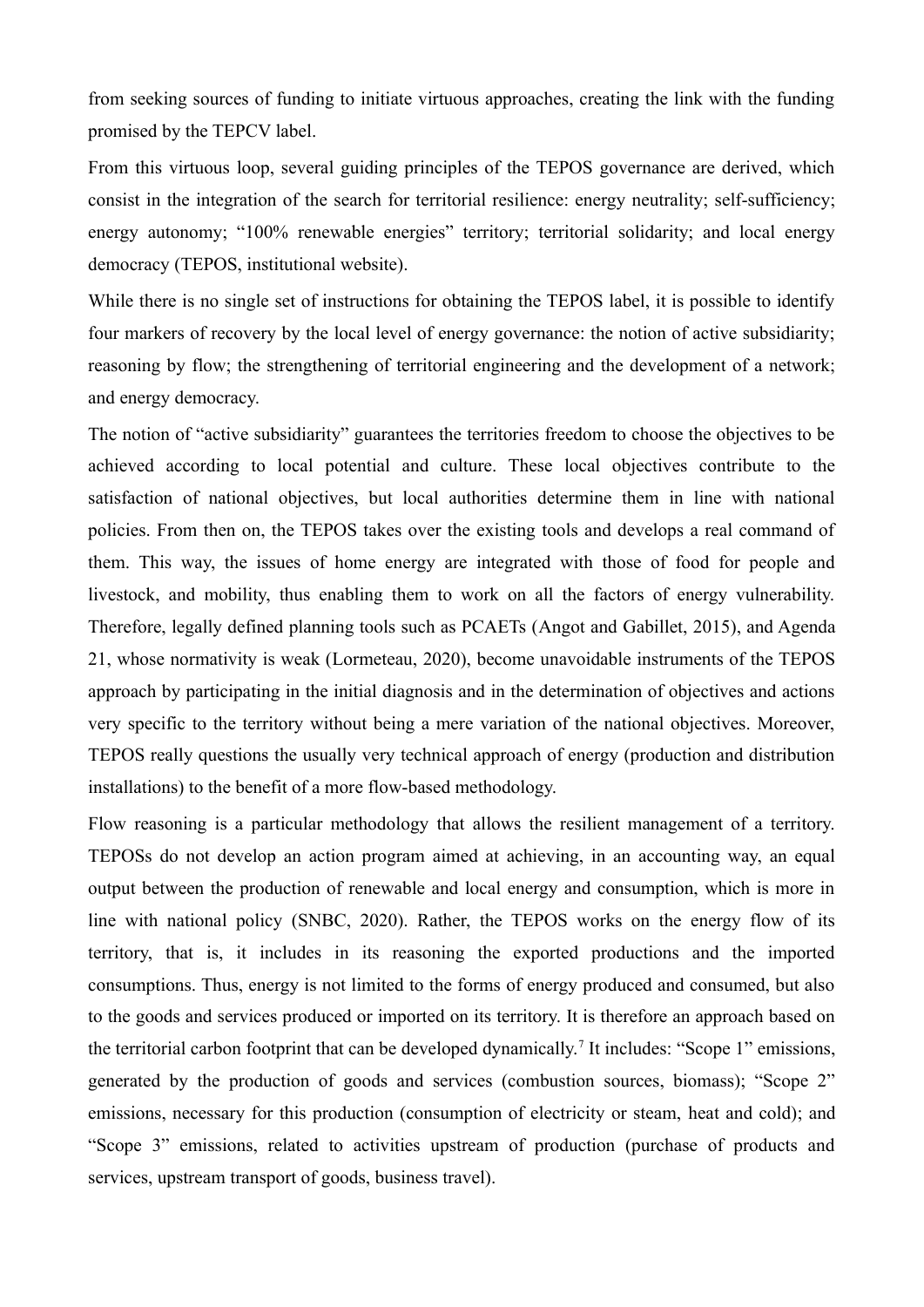This understanding of energy is gradually influencing national policies, taking into account the experimental role of the TEPOS and their progressive institutionalization. One example is the new obligations of companies with regard to their social responsibility, which implies an obligation to provide environmental information<sup>8</sup> on the climate impact of the goods and services they produce (including abroad) (Mabile and de Cambiaire, 2019).

However, this institutionalization of the flow methodology remains very partial, as the integration of the experiments into ordinary law shows (*infra*.). There is an individualization of the energy issue rather than a synergy between all activities that can have an impact on the reduction of energy needs.

This is peculiar to French energy law, which remains a sectoral legal branch, piloted and determined at the central level (Terneyre and Boiteau, 2017; Sablière, 2016). It does not allow for a flow methodology. Thus, energy planning documents (SRADDET,<sup>9</sup> SRCAE,<sup>10</sup> PCAET, etc.) are still largely based on the satisfaction of national objectives that are not sufficiently broken down according to local characteristics and are still based on purely the accounting method, the effectiveness and efficiency of which is difficult to quantify<sup>11</sup> (Poupeau, 2013; CEREMA, 2018).

The reinforcement of territorial engineering and the development of a network is the third marker of the TEPOS methodology. The TEPOS governance is not only organized at the scale of the labeled territory but at the national level, through a network used as a basis for another pillar of these territories: training.

In fact, in order to take over all energy issues, particular attention is paid to the skill development of elected representatives and territorial agents by the constitution of real territorial engineering. Several modalities are promoted, such as the creation of a position of mission manager and the regular training of elected representatives and agents in energy issues (Nadaï et al., 2015). For example, the call for projects "TEPOS" of the Nouvelle Aquitaine region in 2017 included a proposal for project management assistance (AMO). It focused on the structuring of local energy governance to support the training of elected officials and the systematic introduction of energyclimate issues during the vote on budgets. It also provided for a technical AMO on the technical and legal training of elected officials on the conduct of renewable energy projects.

This training is combined with the pooling of tools for modeling energy choices and the provision of technical and technological support through a national and European network. The TEPOSs are members of the "100% RES community" network,<sup>12</sup> which federates the different initiatives carried out by territories throughout Europe in terms of energy transition. It aims at sharing experience through exchanges and study trips and contributes to developing a methodology through the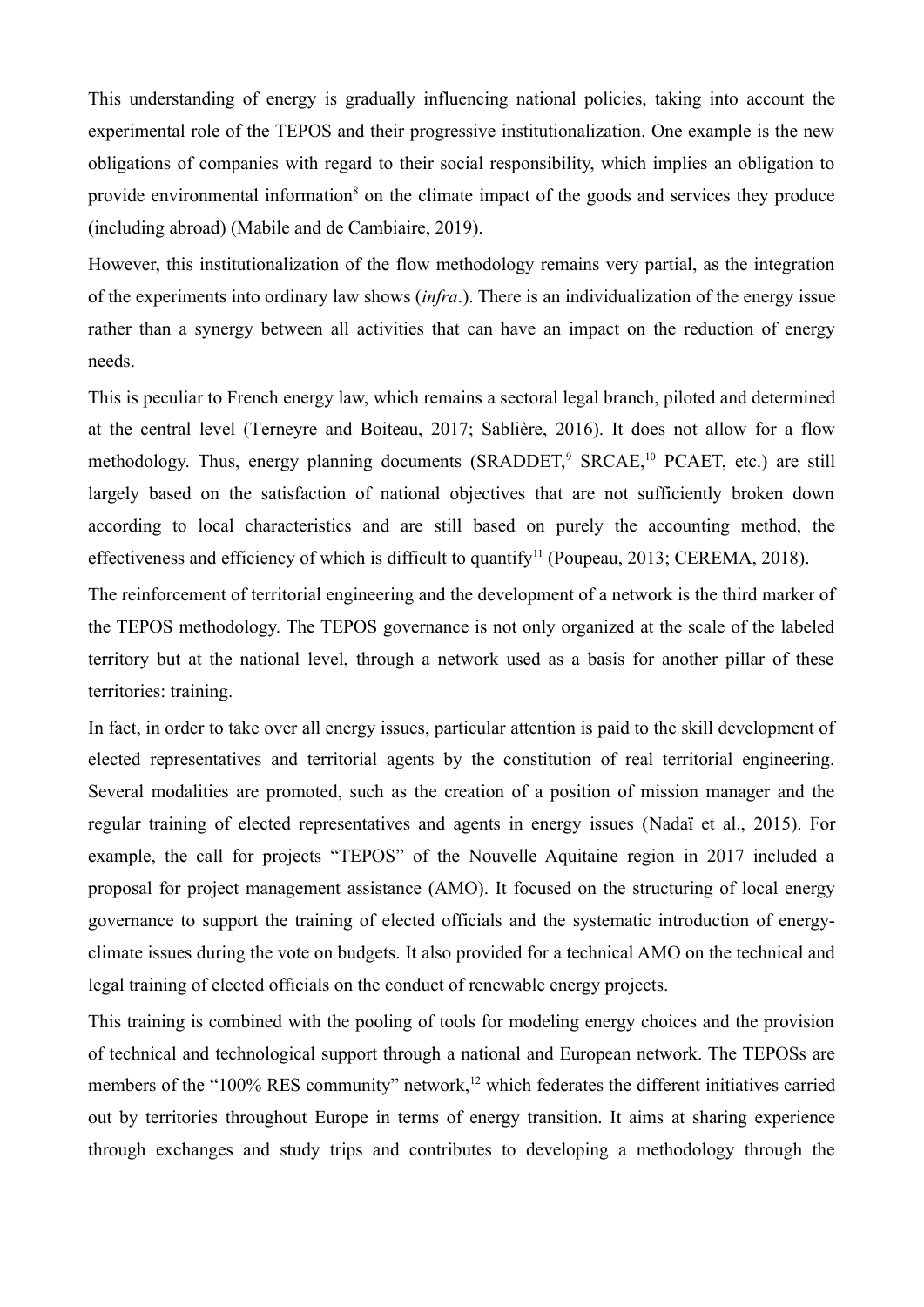definition of common indicators. It also undertakes lobbying within the framework of the Covenant of Mayors.

The fourth and final key marker is that of "energy citizenship" (Calandri, 2015), that is, involving citizens in determining energy choices and participatory financing, understood in a broad sense. This mode of citizen participation was a major innovation of the TEPOS and has since been widely taken up by the legislator, acting on the state vision of the TEPOS as a field of experimentation.

### TEPOS: fruitful experimentation grounds for a hesitant state

Local authorities and their groupings in France have a right to experimentation. This is allowed in specific situations (Stahl, 2010). The first arises from Article 37-1 of the Constitution, which provides that "laws and regulations may contain provisions of an experimental nature for a limited purpose and duration"; the second arises from the application of paragraph 4 of Article 72 of the Constitution (Fialaire, 2004; Conseil d'état, 2019), which allows local authorities to depart from the limitation of their powers by means of express legislative and regulatory provisions;<sup>13</sup> the third results from more factual situations, when authorities with normative power make experiments within their jurisdiction, but without specific legislative or regulatory powers.<sup>14</sup>

In the field of energy, as previously presented,<sup>15</sup> the territories have few direct responsibilities. They, therefore, develop experiments in other sectors, related to a block of local climate-air-energy policies, for which they are responsible since the adoption of the Grenelle laws in 2009 and 2010 (regional planning, development of local food and energy production sectors, energy performance of housing, mobility, etc.). At a later stage, the legislator and the executive power can validate their initiatives.

The first innovation is the very conceptualization, as of 2011, of the concept of "positive energy territory", subsequently institutionalized in 2015 by the Law ETGG. Its first article states that:

A positive energy territory is a territory that commits itself to a process that makes it possible to achieve a balance between energy consumption and production at the local level by reducing energy needs as much as possible and respecting the balance of national energy systems. A positive energy territory must promote energy efficiency, the reduction of greenhouse gas emissions and the reduction of the consumption of fossil fuels and aim at the deployment of renewable energies in its supply.<sup>16</sup>

Focused on energy in the strict sense of the term (production and consumption), this definition has the merit of integrating in law the concept of a "positive energy territory" but it omits a key feature: the methodology of designing local public policies through flow. In this sense, the definition only partially takes up the methodology of resilience that drives the TEPOS, that is, the integration of all ecosystem resources. However, it is on the basis of this definition that policies related to TEPCVs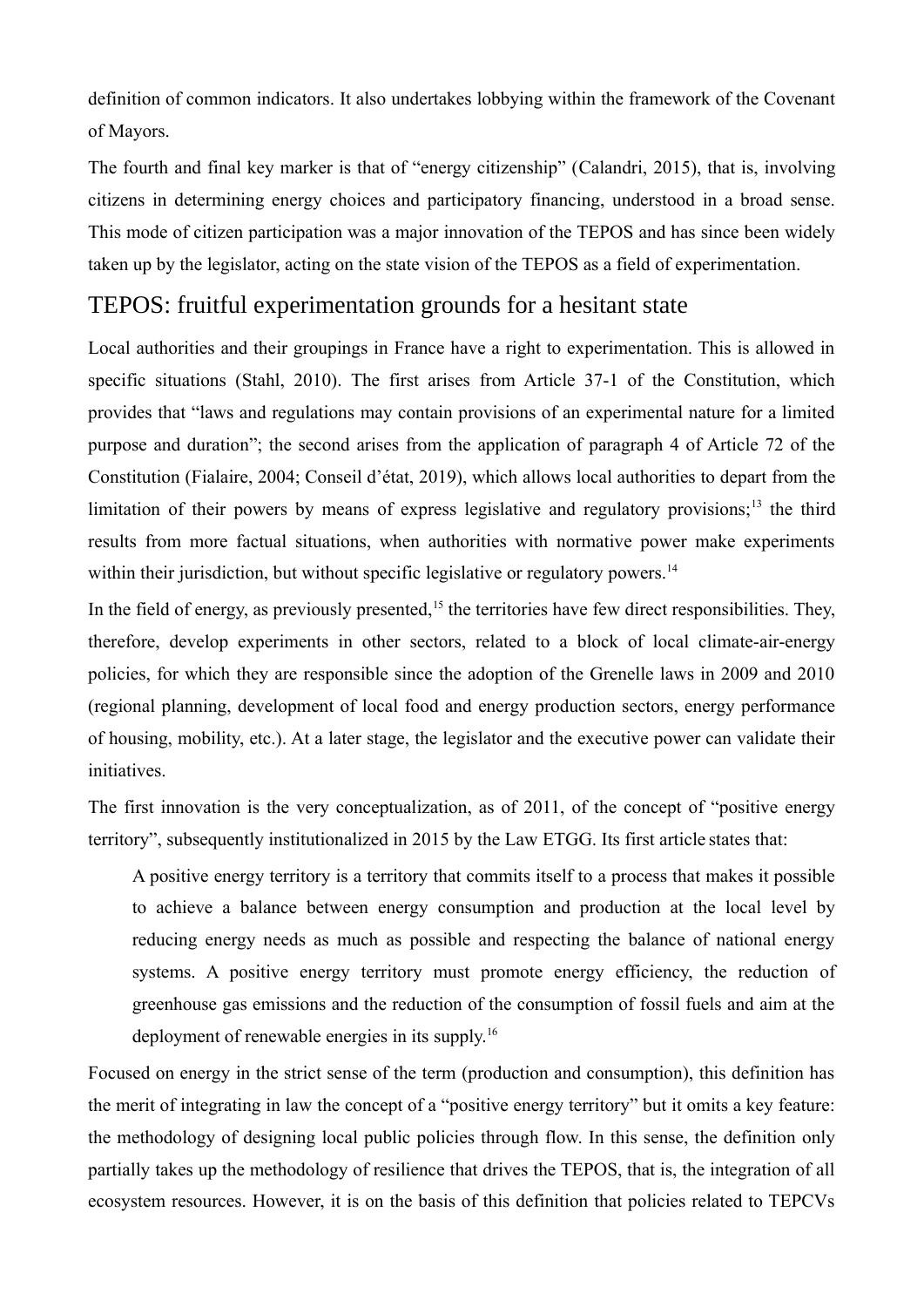will be developed. Consequently, the legislator takes over a label created by local and regional authorities to specify a methodology of action, modifies its substance and makes it the reason for a new contractualization – between the state and the authorities – of public action. The territory is no longer the driving force, it is the state.

Another conceptual experimentation carried out by the TEPOS and then institutionalized by the legislator is the integration of the objective of carbon neutrality as a basis for local policies.

Adopted in 2007 by one of the pioneering TEPOS territories<sup>17</sup> (CLER, 2010), carbon neutrality is now one of the guiding objectives of French energy law since the adoption of the 2019 Energy and Climate Law.<sup>18</sup> If the international context also contributes to this legislative recognition, <sup>19</sup> it is however interesting to note that the TEPOS territories had already used this concept to build their energy policy. It has been the basis of local clean energy and climate objectives, but also of the new tools, such as local climate currencies. Thus, the local policy of the La Rochelle conurbation community, on the basis of a local consortium,<sup>20</sup> developed "La Rochelle Territoire Zéro Carbone" at the end of April 2019. Drawing on its experience with TEPOS to carry out an innovative project redefining the land/ocean relationship, a policy of carbon offsetting has emerged as the preferred way to measure and then limit man's impact on the environment and preserve the quality of life. Offsetting is part of a local approach, with each emission from the territory having to be offset on the territory and is similar to a local currency.<sup>21</sup> The consortium from La Rochelle thus aims to reduce the territory's carbon footprint by 30% by 2030 and to achieve complete carbon offsetting by 2040 in order to propose a virtuous model that can be replicated in other territories.

Another experiment that is now integrated, or even promoted in law, is the participatory financing and cooperative governance of projects for the production, and now consumption, of local renewable energy. Thus, from 2011, some TEPOSs include citizens (consumers or not) and a public body (consumer or not) in the capital of heat production installations<sup>22</sup> (Lormeteau, 2014), then in the capital of wind and solar projects (Allemand and Dreyfus, 2017). Since the Law ETGG, the legislator has constantly opened up the possibilities for citizens and local authorities to enter into the capital of private companies producing renewable and local energy or to create their own public company (Fontenelle de, 2019). It has also created a dedicated label<sup>23</sup> and, above all, has accepted the notions of collective self-consumption<sup>24</sup> and a renewable energy community,<sup>25</sup> which implies local production and consumption of the energy produced (Lormeteau and Molinéro, 2018).

The TEPOSs also carry out more technological experiments. For example, based on their skills in land use and urban planning, many TEPOSs have experimented with the implementation of a solar cadastre.<sup>26</sup> This tool provides information on the solar potential of buildings, and the energy potential, and therefore the economic profitability of a solar thermal or photovoltaic system. They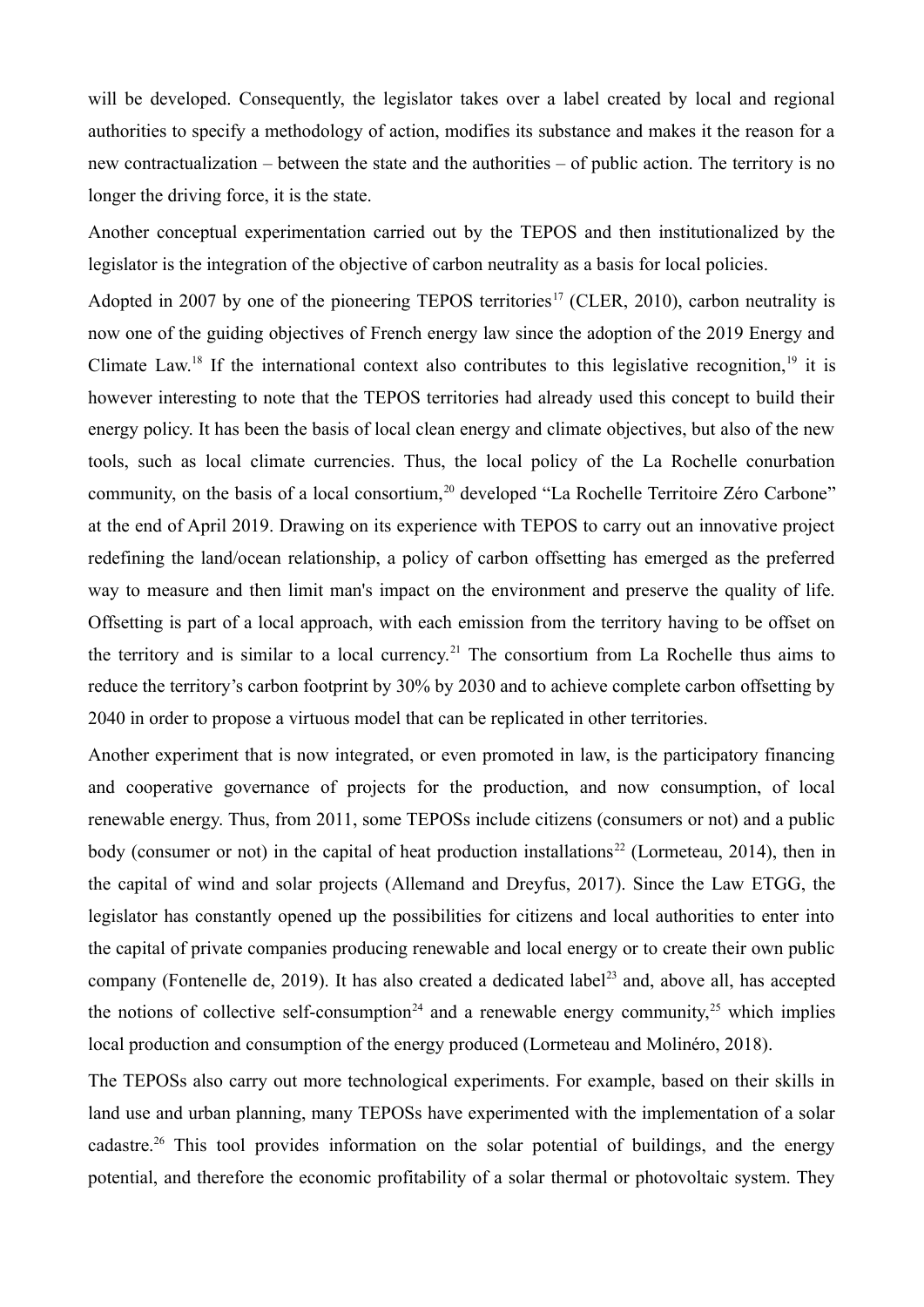are now one of the irrefutable conditions for obtaining the "Solar City" and "Solar Department" labels created as part of the government's "Place Au Soleil" plan launched in June 2018; 100 territories should be labeled by  $2020.^{27}$ 

However, the real experimentation carried out is that of the governance of the TEPOS, which is only very partially acknowledged by the state, proof that the experiments carried out by the TEPOS do not lead to a real acceleration of the energy transition.

This governance by the flow, the increase in competence of elected representatives and territorial agents, as well as the integration of citizens in the decision-making process of the TEPOS, show that local authorities aspire to take over in the long term the issue of energy transition and the transformation of their territory into a resilient territory. The attempts of the state to capture the territorial dynamics through TEPCVs, and now energy transition contracts, are moving away from this innovative methodology, revealing the refusal of the state to proceed to an effective decentralization of energy governance and favoring a top-down energy territorialization alongside territory projects (Durand, Pecqueur, and Senil, 2015; Bailleul, 2019).

### The state's mistrust and the failure of the TEPCVs

The introduction by the Law ETGG of the concept of "positive energy territory" is coupled with a first attempt to institutionalize the TEPOS by creating a national and regulatory label: the TEPCV.

TEPCVs are defined as an action program focusing on reducing the energy needs of its inhabitants, buildings, economic activities, transport and leisure activities. Although their scope is similar to that covered by the TEPOS, except that TEPCVs focus on energy issues, their implementation method is fundamentally different. Indeed, in that case, the central government keeps under scrutiny local initiatives through a regulatory and contractual framework. In fact, the contractual technique is traditionally used to integrate, if not impose, national energy objectives at the subnational level.

To this end, the TEPCVs identify six priority areas for action: reducing energy consumption; reducing pollution and developing clean transport; developing renewable energies; preserving biodiversity; preventing and reducing waste; and environmental education.

All of these priority actions *ultimately* correspond to the application of existing law, in terms of its principles, tools and methods, and objectives. Consequently, the future contractualization is indeed a *top-down* approach and not a *bottom-up* one as in the case of the TEPOS. Through the funding granted by the TEPCV label, the state imposes and funds the effectiveness of national provisions and objectives at the local level; it decides which ones will be favored according to dedicated and time-limited calls for projects. As C. Guettier points out, contractualization makes it possible

 to obtain the active collaboration of peripheral units in the implementation of priorities set by the central level, without the latter having to resort to coercion: in order to obtain financial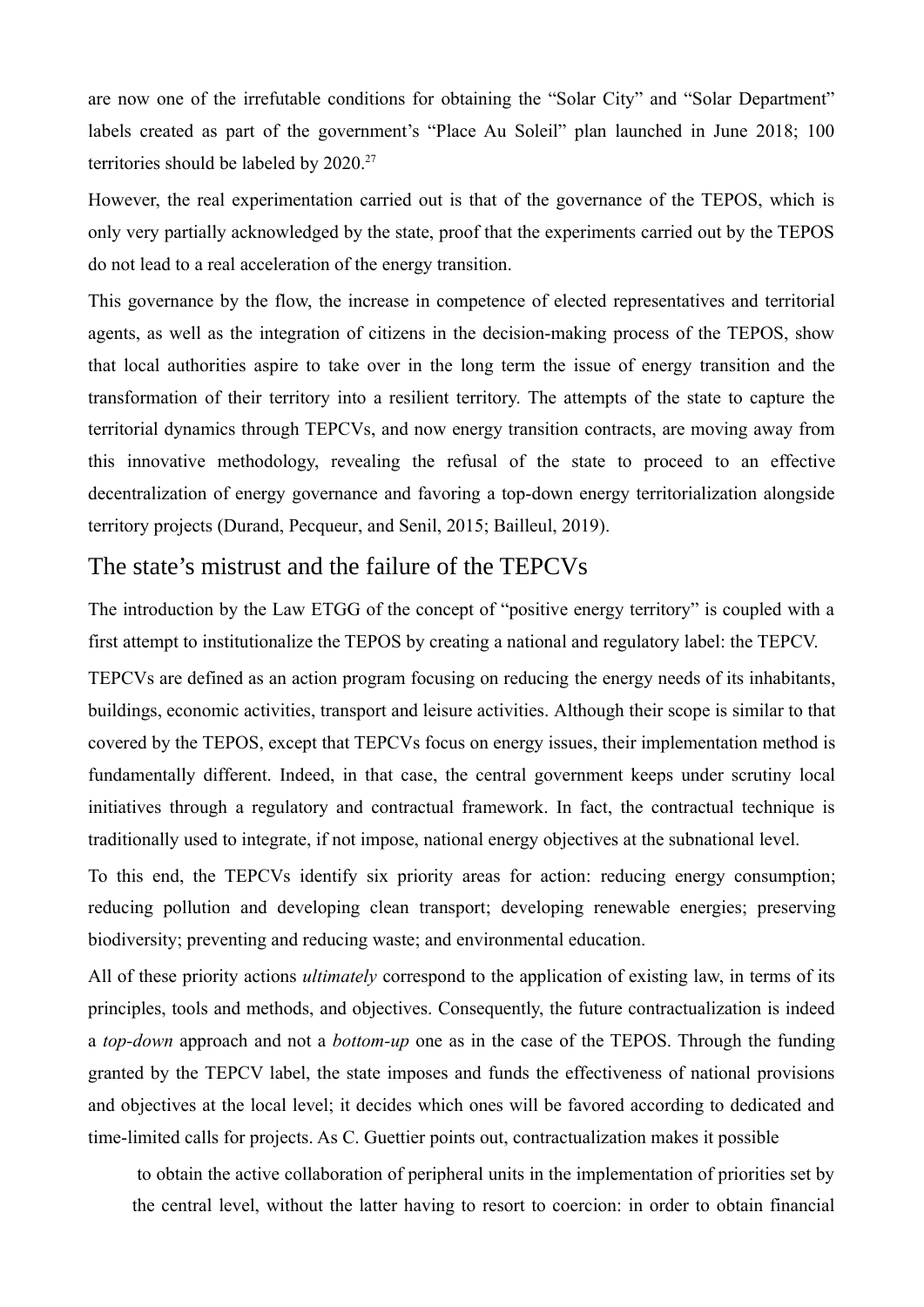assistance from the State, peripheral units are led to adhere to its rationality, to internalise its standards and to take over its objectives on their own account. (Guettier, 2005)

Another characteristic of this top-down approach, to respond to the six priority areas of action, is that territories are labeled following a national call for projects, the criteria of which are not determined to respond to a local need, but in a general manner, with a view to adding up the results obtained in order to meet the objectives of the national energy policy. Thus, contrary to the TEPOS, which focus on the implementation of a new methodology in energy governance, TEPCVs are built around actions to be carried out in order to participate in "green growth", which seems antinomic with respect to the principle of energy conservation ("*sobriété*") defended by the TEPOS (Audrain-Demey, 2018).

Similarly, prerequisites were required: the existence of local engineering, a co-built territory project and as options: direct or delegated operational skills in terms of local ecological transition (transport, energy distribution, etc.). The prerequisite of the existence of local engineering capacity highlights the fundamental difference between TEPCV and TEPOS: consisting in financing actions to be carried out to satisfy long-term objectives, the accounting logic prevails in TEPCV rather than a long-term construction of local energy governance allowing the territory to deploy a resilient and adaptive policy to the evolution of its specific needs. $^{28}$ 

The proposals received for the first call for projects, covering the 2014–2016 period, unveil the state's determination not to support territories in a genuine decentralization of energy governance, confining itself to financing "exemplary" and experimental actions. The call thus aimed to "Mitigate the effects of climate change and present 'exemplary' territories at COP 21"; "Encourage the reduction of energy needs and the development of local renewable energies"; "Facilitate the establishment of green industries to create 100,000 jobs over 3 years"; "Reclaim biodiversity and enhance the value of natural heritage"; "Show the leading role of territories in the energy transition"; "Create territorial dynamics".<sup>29</sup> From a factual point of view, the call for initiatives was launched on 4 September 2014, 355 territories were TEPCV winners by 15 September 2016 in mainland France and overseas territories. The aid varied from  $\epsilon$ 500,000 to  $\epsilon$ 2,000,000 per winner (it comes from the  $E1.5$  billion [over three years] energy transition financing fund). The labeled territories mainly develop targeted actions that are not necessarily correlated by a transversal vision of the energy issue. Thus, there is no global vision through the energy flow but on the objectives to be reached, and this is reflected in the actions proposed and financed. The majority correspond to actions of energy renovation and exemplary construction on the public heritage, followed by action on clean mobility, modernization of public lighting and the production of renewable energy. On the other hand, no participatory financing or civic service projects on energy transition have been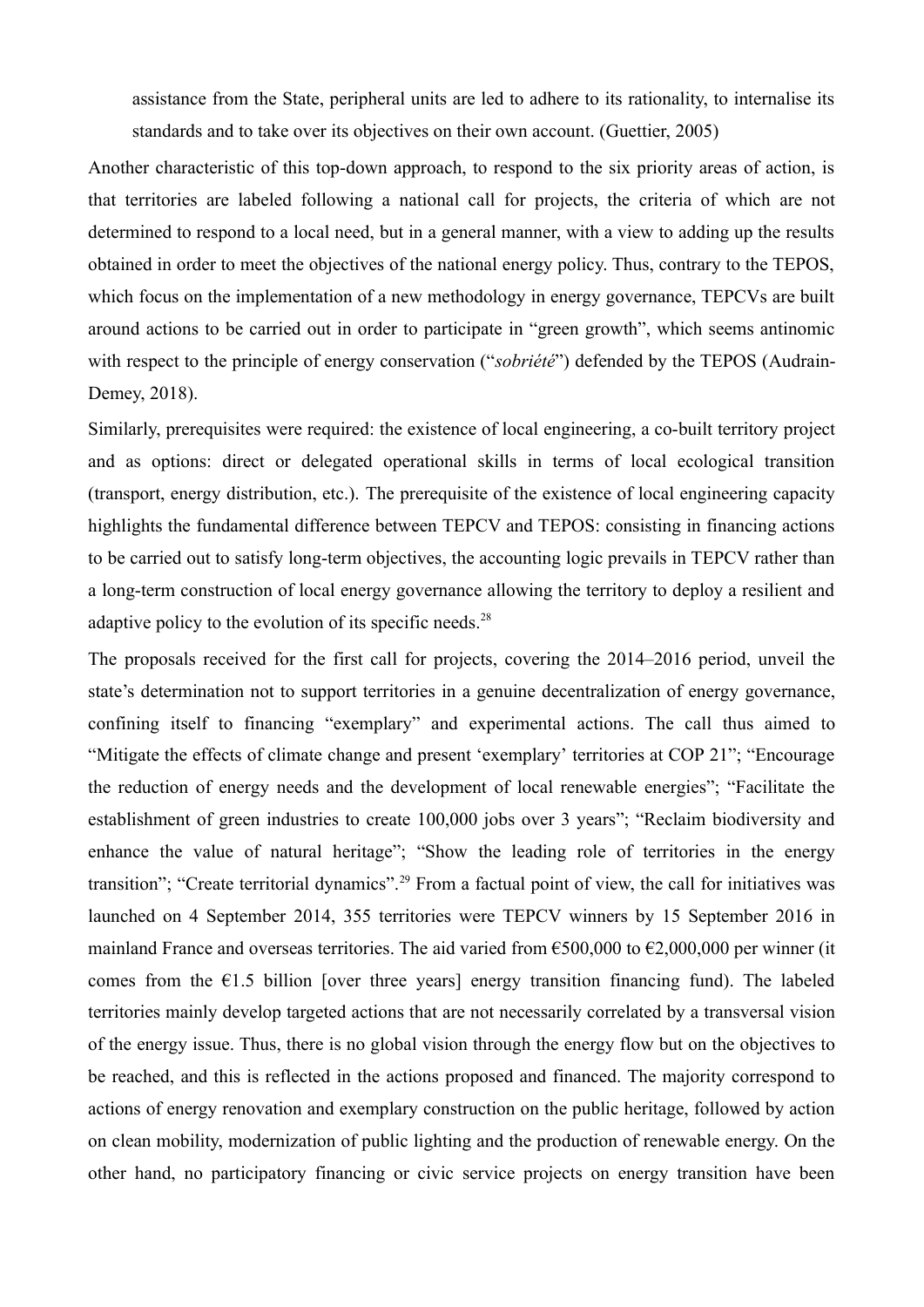carried out, and very few on the fight against waste, industrial ecology or nature in cities (B&L évolution, 2017).

However, it should be noted that this call for projects for TEPCVs has enabled many TEPOS to obtain funding for the actions undertaken, without this funding necessarily influencing the governance and methodology adopted by the TEPOS label, as the two labels are not exclusive (CLER, 2017). Thus, and this is a short-term limitation of the TEPOS, the virtuous loop that should allow self-financing is not necessarily feasible in all territories. If it seems possible in small rural territories, however, it is more difficult to be effective in peripheral or urban territories, corresponding to a certain level of population density. Therefore, if territorialization is taking place, the state continues to support the approach through the financial support of TEPCV to TEPOS.

Yet, the TEPVCs are deemed to have failed, and the program is not renewed. During the debate on the 2019 Public Finance Law (PF Law), the government refused to open a new call for proposals for the TEPCVs. The content of the exchanges reveals a certain mistrust of the central state toward the territories, and more generally its willingness to change the method of financing local energy initiatives.

In this sense, via an amendment to PF Law,  $30$  "sustainable development and mobility" mission credits, some members of parliament (MP) wished to maintain the TEPCV mechanism by allocating part of the budget for this budgetary mission to the financing of "new generation" TEPCVs, and to that end, a "special fund for the ecological transition of the territories" would be created. C. Bouillon, MP, defended the amendment, emphasizing the role of local authorities:

Trust the municipalities, support them, give them the opportunity to revitalize positive energy territories […] You will agree with me, Mr. Minister of State, that the success of the energy transition depends on the territories, i.e. on the mobilization of citizens and the emergence of projects in the fields of renewable energies, biodiversity and environmental education.<sup>31</sup>

As recommended by the principles of resilience and adaptability, which places territories at the heart of the success of the energy transition, the government did not seem to support this approach. Moreover, the response of the Minister of Ecology, Mr. de Rugy, reveals the central government's reluctance toward local's responsibility of energy policy:

Many local authorities are obviously taking initiatives in favor of the ecological transition, whether in the field of energy, transport or water. There is a simple reason for this: it is at the heart of their responsibilities as far as municipalities or inter-municipalities are concerned. [...] You know local authorities and territories well, and you know that we can always ask ourselves: was there a leverage effect – which allowed actions that would not have taken place otherwise – or a windfall effect – the financing of actions that would have taken place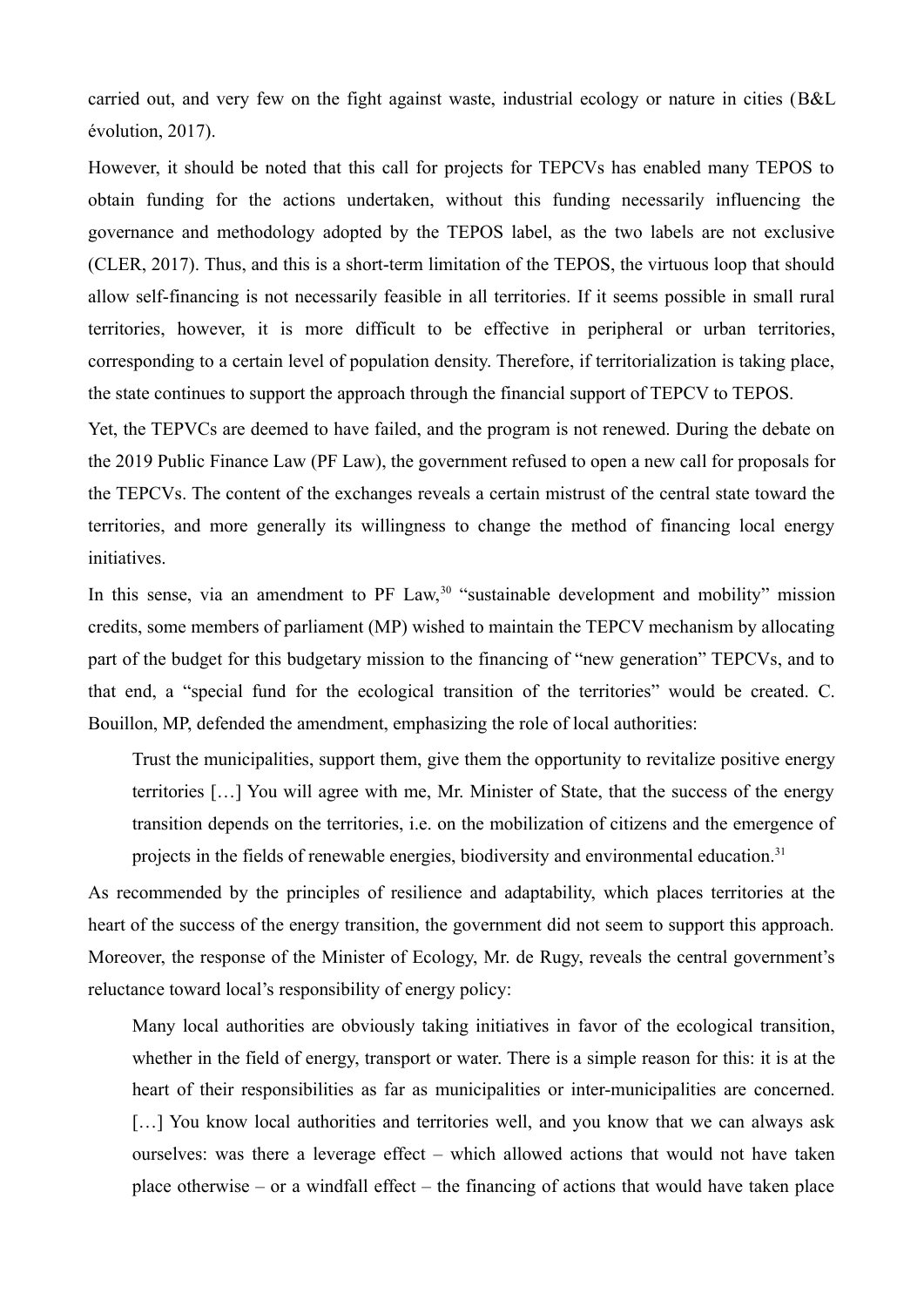anyway? This is why the government favors policies that support actions that are sure to have a leverage effect.

While the competences of local authorities are highlighted, it is the management of the financing of the actions that is criticized. This was taken over by the central state, even though, as the Court of Auditors pointed out, the difficulty does not come from the winners, but comes in particular from legal risks created by the state due to the combination of several state financial arrangements and the lack of dedicated funding provided for them (Court of Auditors, 2017).

#### The creation of ETCs: the end of a territorial approach to energy?

Based on a highly sector-based definition of the concept of "positive energy territory", the TEPCV label developed by the state failed. It was replaced by a more usual contractual logic for public energy action, the energy transition contracts (ETC). This new tool puts aside the idea of energy decentralization in favor of the state control of energy territorialization, which goes against the spirit of the resilience methodology.

The ETC mechanism is not intended to respond to a local energy governance issue and is an act of a reinforcement of the contractualization of the national energy policy combined with a certain withdrawal of the central state to the benefit of private actors and operators. However, this disengagement is only financial; the balance of local energy policy always responds to the same "recipe […]: that of a dish whose content and flavor is determined solely by the State, in the name of its unitary character" (Kada, 2019).

The ETCs, like the TEPCVs, are the result of a national call for projects (in 2018 and 2019). They have two characteristics: they rally around all the stakeholders in the ecological transition, particularly associations and businesses – thus, perpetuating an actor-driven approach; they are built on local solutions, supported by stakeholders in the field. The Minister of State for Ecology, E. Wargon, stated that "The ecological transition contract illustrates the method desired by the government to support the territories: a co-construction with elected representatives, businesses and citizens who are betting on an ecological transition that will generate economic activities and social opportunities".

The objectives assigned to them are as follows:

 1) Demonstrate through action that ecology is a driving force of the economy, and develop local employment through ecological transition (structuring of sectors, creation of training courses); 2) Act with all the actors in the area, both public and private, to give concrete expression to ecological transition; 3) Provide operational support in situations of industrial conversion of an area (vocational training, site conversion). $32$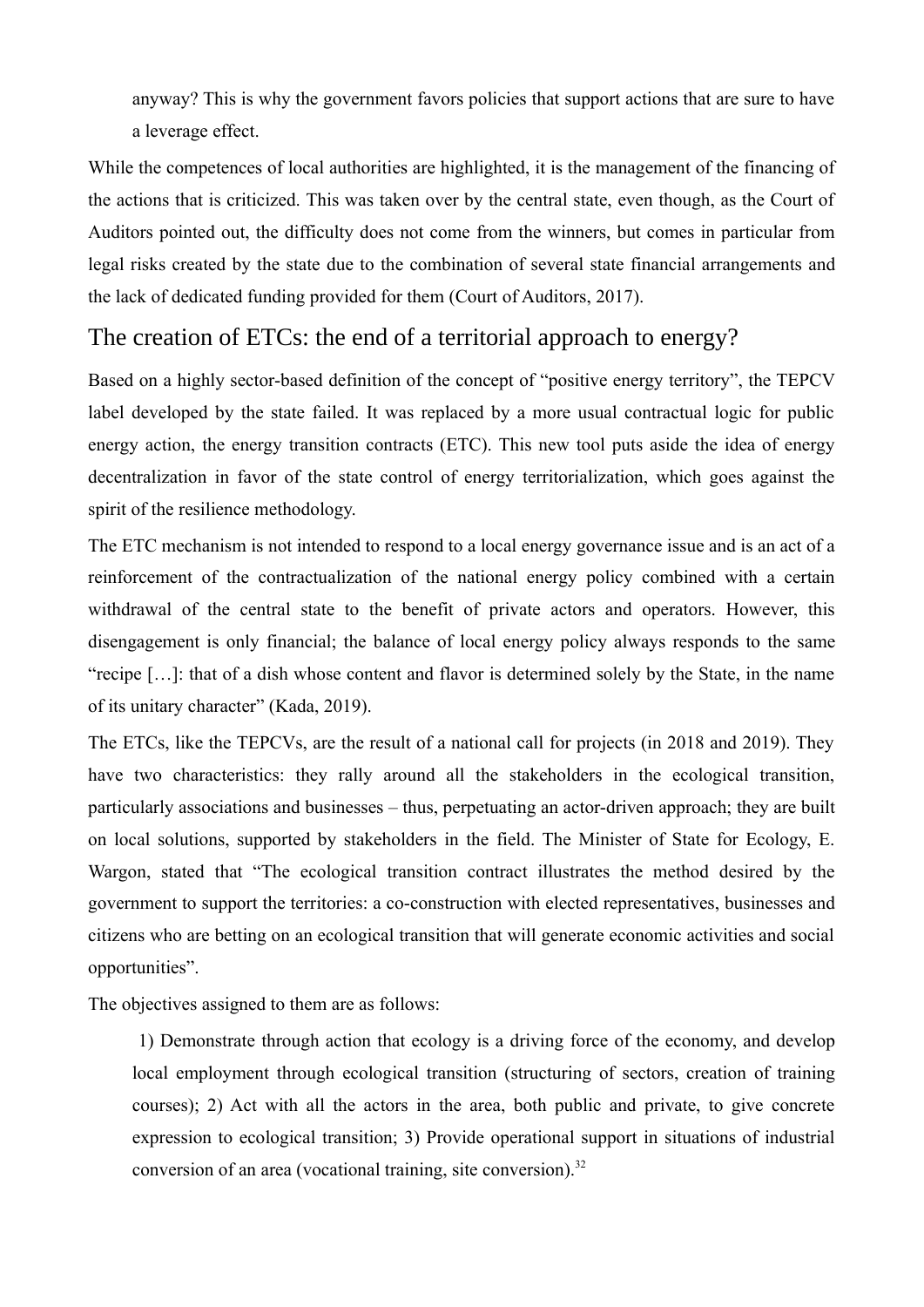The stated objectives seem to discover the role of the territory. The state again promotes an operational and not institutional approach. It does not commit itself financially. The contractualization allows, for him, on the one hand, to promote the emergence of public/private financing, and on the other hand, to allow the realization of "concrete" actions in an accounting logic opposed to the governance by the flows of TEPOS. In this sense, the contracts are evolutionary: they can integrate new actions as the initial actions are carried out. Consequently, the "vector of interventionist policy" in terms of ecological transition remains a tripartite contract, under the control of the state (Kalflèche, 2018).

Territorialization therefore no longer involves public actors but private funding, the "local" character of which is neither required nor encouraged. With regard to the first contracts concluded, it is observed that the large private, national or international companies are the first partners, far from favoring the emergence of a local sector in this sense.

In the same way, if some of the contracts concluded include training actions,<sup>33</sup> in conformity with one of the key features of the TEPOS methodology, it should be underlined that they are not part of an interactional dynamic of the resilient management of a territory. In this sense, they remain embedded in their sector by intervention themes: agriculture, industry, energy production, demand management and so on, and the actions currently presented in the contracts are more akin to the financing of specific projects than to a real local governance of energy flows.

#### Conclusion

The two territorial initiatives, the TEPOS and the TEPCV, and in the future the CTE, are linked together but are not part of the same approach.

Although the two respond to different governance logics, each shows the importance given to the territory to meet the objectives of the national energy policy. The invocation of such a territorial force is indicative of a profound movement toward decentralization of energy management.

However, on the issue of decentralization of governance, the conclusion is different. Thus, the TEPOS network claims a territorialized, social and solidarity approach to energy issues, whereas the TEPCV is organized around issues of promoting exemplary actions and supporting "green" public procurement.

Thus, if they promote a long-term vision on energy in the territories: "more sober and more economical" for TEPCV, "100% renewable and more" for TEPOS; only the TEPOS can really territorialize the energy issue, thanks to a governance based on the control of local engineering. The TEPCVs are more exemplary *one-shot* actions.

In the same way, TEPOS and TEPCV are both promoting dialogue between local authorities and other actors. However, only the TEPOS is based on a network of territories working together,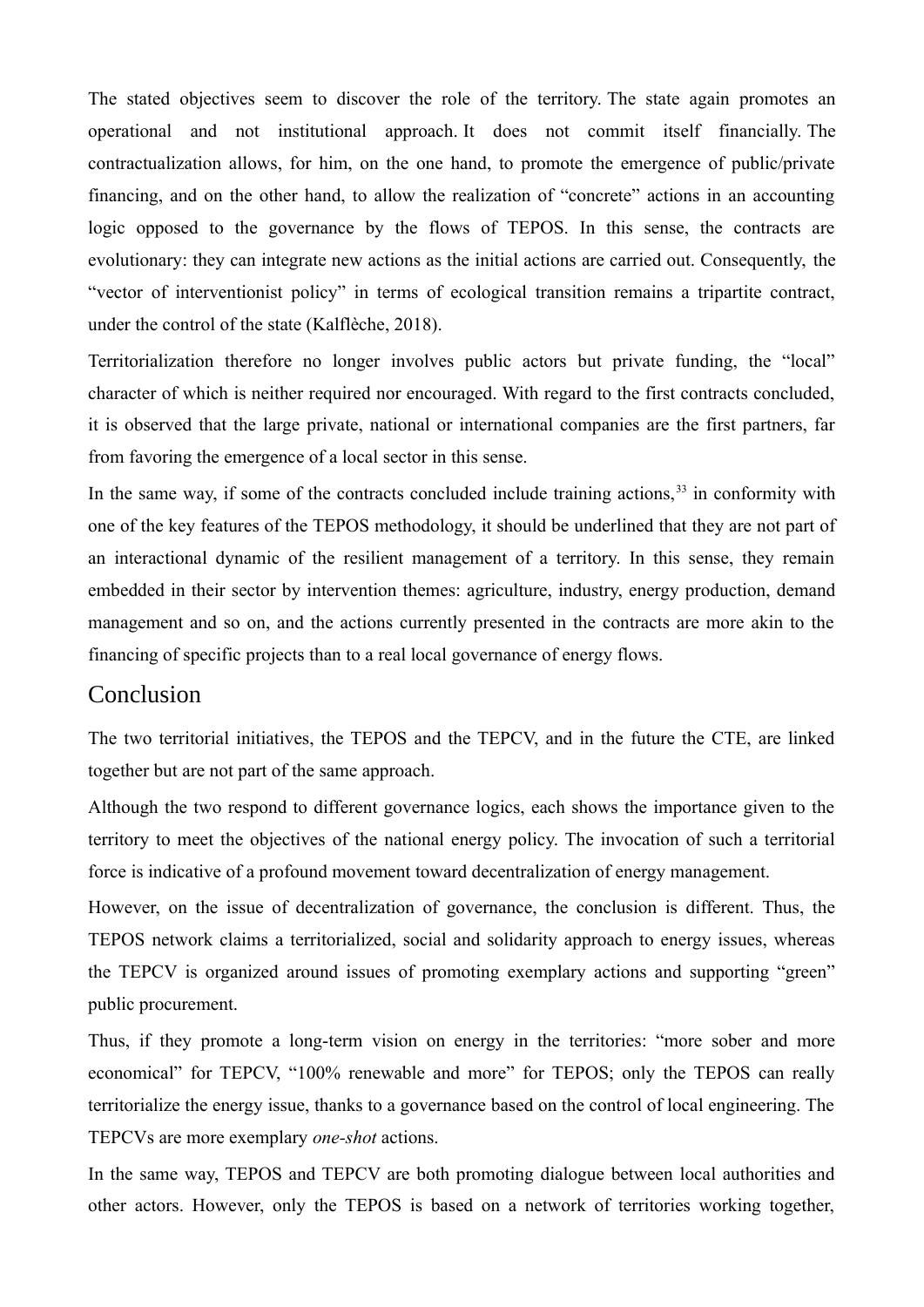whereas TEPCVs are managed by the ministry, which created a "club" and managed a platform of presentation of the actions – a methodology moreover taken up for the CTEs.

Similarly, both initiatives take energy out of its usual analytical framework, the environment, to place it in a systemic dimension and promote the economic and social benefits of the energy and ecological transition. But where the TEPOSs develop a "local development" approach, the TEPCVs call for "green growth". However, green growth is based more on an accounting and market logic, and not on a flow analysis based more broadly on the incorporation of all internalities and externalities – including social ones – likely to develop a real resilience of territories to the challenges of fighting and adapting to the climate emergency.

Therefore, the TEPOSs are formidable vectors of innovation and technical and institutional experimentation and are in this sense true markers of the decentralization of energy management. However, because the objectives of energy policy are governed by law and because the funding provided by the state only covers sectoral actions, and not considering the transformation and ecological transition of territories by integrating resilience as a guiding principle of local policies, the decentralization of energy governance remains partial. However, any transition, particularly in the energy sector, means a readjustment of the democratic fabric, which has both material and cultural implications (Rumpala, 2015). While the former seems to find an echo in centrally led systems, the cultural transformation required for resilience through decentralization of the energy transition has not yet been achieved.

#### References

1. Allemand, R. and Dreyfus, M. (2017) ʻLes collectivités territoriales et l'énergie à la lumière de la loi transition énergétique pour la croissance verte', *Mélanges en l'honneur du professeur Gérard Marcou*, IRJS Éditions, Paris: pp.55-67.

2. Angot, S. and Gabillet, P. (2015) ʻPour une sociologie de la gouvernance politico-administrative interne des questions d'énergie-climat', in Zélem, M.-C. and Beslay, C. (eds) *Sociologie de l'énergie. Gouvernance et pratiques sociales*. Paris: CNRS ed. 2015, pp. 117–124.

3. Audrain-Demey, G. (2018) ʻUne méthode contemporaine pour un concept vieillissant : transition écologique et développement durable', in Van Lang, A. (ed.) *Penser et mettre en oeuvre les transitions écologiques*. Paris: Mare et Martin, pp. 63–75.

4. Aykut, S. and Evrard, A. (2017) ʻTransitions énergétiques et changements politiques', *International Journal of Comparative Politics*, 24(1–2), [online].

5. B&L évolution (2017) *TEPCV: Effet de levier ou rendez-vous manqué?* Paris: [online]. This study, carried out by a private firm, is to our knowledge the only freely accessible assessment of the TEPCV experimentation.

6. Bailleul, E. (2019) ʻLe territoire et ses acteurs, fragile pilier de la transition énergétique française', Revue internationale et stratégique, 113(1), pp. 107–117.

7. Calandri, L. (2015) ʻLes citoyens dans la gouvernance énergétique: "libre choix", "débat public"', in Marcou, G., Eiller, A.-C., Poupeau, F.-M. and Staropoli, C. (eds) *Governance and innovations in the energy system. New challenges for local and regional authorities?* Paris: L'Harmattan, pp. 151–170.

8. CEREMA (2018) *Bilan national des SRCAE - rapport pour la DGEC*, Paris: [online]. 9. CGDD (2018) *Bilan énergétique de la France pour 2018*, Paris: [online].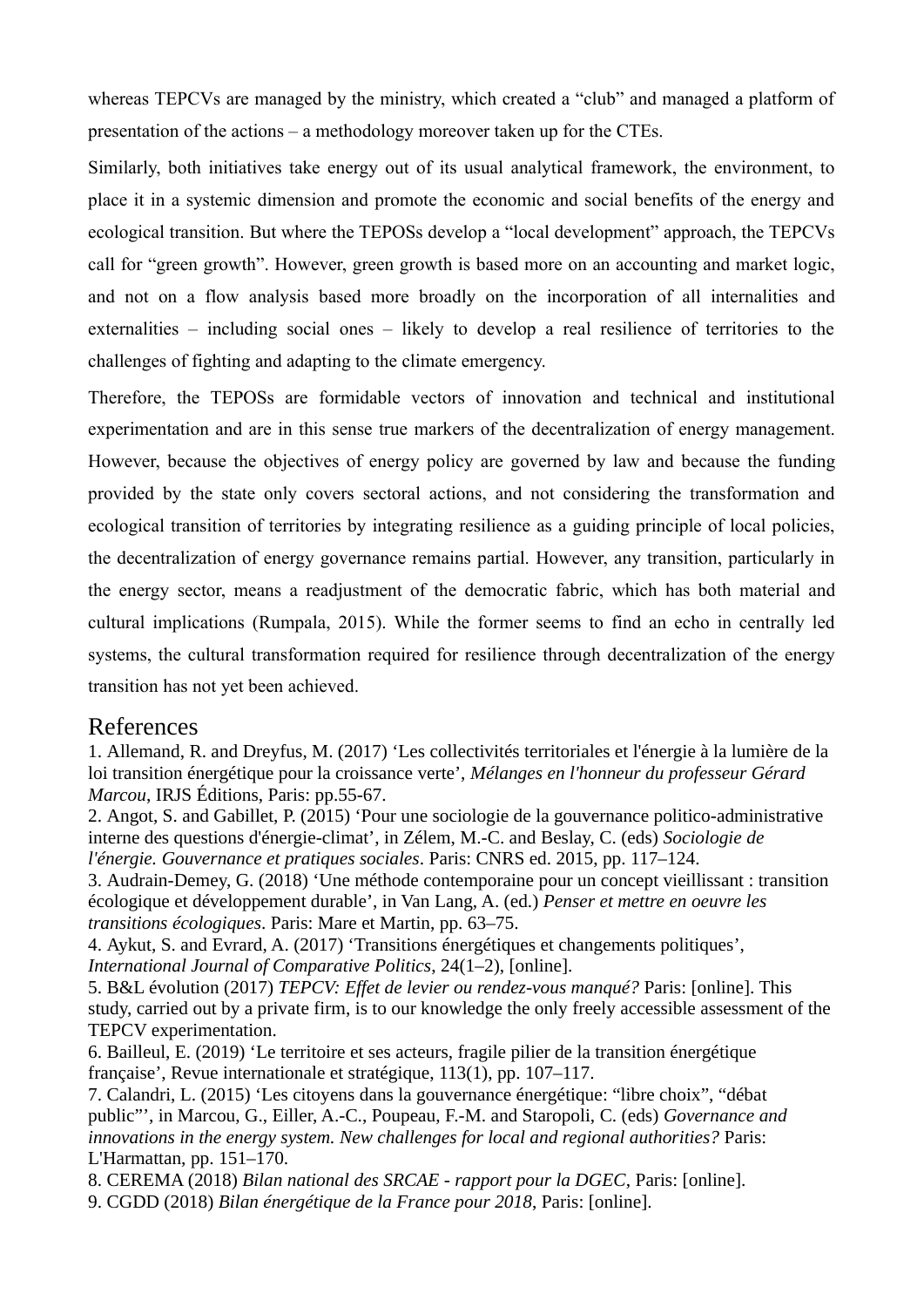10. Chevallier, J. (2003) ʻLa gouvernance, un nouveau paradigme étatique?', *RFAP*, 1, p. 203.

11. CLER (2010) ʻVers des territoires à énergie positive', *Synthèse de l'Assemblée Générale*, Lyon, 6–28 May 2010.

12. CLER (2017) *Pratiques méthodologiques des territoires à énergie positive*, Paris: [online]. 13. Conseil d'état (2019) *Les expérimentations: comment innover dans la conduite des politiques publiques?*, Paris: Les études du Conseil d'état, [online].

14. Court of Auditors (2017) *Note d'analyse de l'exécution budgétaire*, Paris: [online]: "Funding for territories with positive energy for green growth (TEPCV) for the benefit of local and regional authorities represents 87% of cumulative commitments and 62% of cumulative payments. It also represents 95% of the outstanding balance".

15. Debeir, J.-C., Deléage, J.-P. and Hémery, D. (2013) *Une histoire de l'énergie: les servitudes de la puissance*, Flammarion, coll. Paris: Nouvelle bibliothèque scientifique.

16. Durand, L., Pecqueur, B. and Senil, N. (2015) ʻLa transition énergétique par la territorialisation, l'énergie comme ressource territoriale', in Scarwell, H.-J., Groux, A. and Leducq, D. (eds) *Transitions énergétiques: quelles dynamiques de changement?* Paris: L'Harmattan, Colloques et rencontres, pp. 211–222.

17. Fialaire, J. (2004) ʻLe droit à l' expérimentation des collectivités territoriales et la subsidiarité: les apparences et les 'faux-semblants' d'une prétendue territorialisation des normes', in Fialaire, J. (ed.) *Subsidiarité infranationale et territorialisation des normes*. Rennes: PUR, p. 11.

18. Fontenelle de, L. (2019) ʻLes communautés énergétiques', *EEI*, 8–9, p. 29.

20. Goujon, M. and Magnan, A. (2018) ʻApprehender la vulnérabilité au changement climatique, du local au global. Regards croisés', Paris: Ferdi-Iddri working paper, P215.

19. Guettier, C. (2005) ʻQuel avenir pour les contrats de plan Etat-régions?', *RLCT*, 4, p. 30. 21. Kada, N. (2019) ʻEtat et collectivités territoriales: (petite) cuisine et (grandes) dépendances',

*AJDA*, pp. 2423-2429.

22. Kalflèche, G. (2018) ʻContractualisation et interventionnisme économique', *RFDA*, 2, p. 214. 23. Lagneau, A. (2013) ʻEcologie sociale et transition. Interview avec Vincent Gerber', *Mouvements*, 3, p. 77.

24. Lopez, F. (2019) *L'ordre électrique, Infrastructures énergétiques et territoires*. Genève: METISPRESSES.

25. Lormeteau, B. (2014) *L'énergie thermique et son droit*, thesis, University of Nantes.

27. Lormeteau, B. (2020) ʻContentieux nationaux de la planification climatique', in Torre-Schaub,

M. (ed.) Lormeteau B. (coll.), *Les contentieux climatiques. Dynamiques en France et dans le monde*. Paris: Mare et Martin, pp. 381-398.

26. Lormeteau, B. and Molinéro, L. (2018) *Autoconsommation collective et stockage de l'électricité. Etude juridique*, Research report, Paris: ADEME.

28. Mabile, S. and de Cambiaire, F. (2019) ʻL'affirmation d'un devoir de vigilance des entreprises en matière de changement climatique', *EEI*, 5, p. 21.

31. Marcou, G., Eiller, A.-C., Poupeau, F.-M. and Staropoli, C. (eds) (2015) *Governance and innovations in the energy system. New challenges for local and regional authorities?* Paris: L'Harmattan.

29. Mathevet, R. (2012) *La solidarité écologique. Ce lien qui nous oblige*. Arles: Actes Sud. 30. Mathevet, R. and Bousquet, F. (2014) *Résilience et environnement. Penser les changements socio-écologiques*. Paris: Buchet/Castel.

32. Michelot, A. (2018) ʻLa solidarité écologique ou l'avenir du droit de l'environnement', in Misonne, D. (ed.) *À quoi sert le droit de l'environnement? Réalité et spécificité de son apport au droit et à la société*. Brussels: Bruylant, pp. 27-45.

33. Nadaï, A., Debourdeau, A., Labussière, O., Régnier, Y., Cointe, B. and Dobigny, L. (2015) ʻLes territoires face à la transition énergétique, les politiques face à la transition par les territoires?', in Laville, B., Thiébault, S. and Euzen, A. (eds) *Quelles solutions face au changement climatique*? Paris: CNRS éd., pp. 19-36

34. Ostrom, E. (2010) *La Gouvernance des biens communs*, 1st edn. Paris: De Boeck.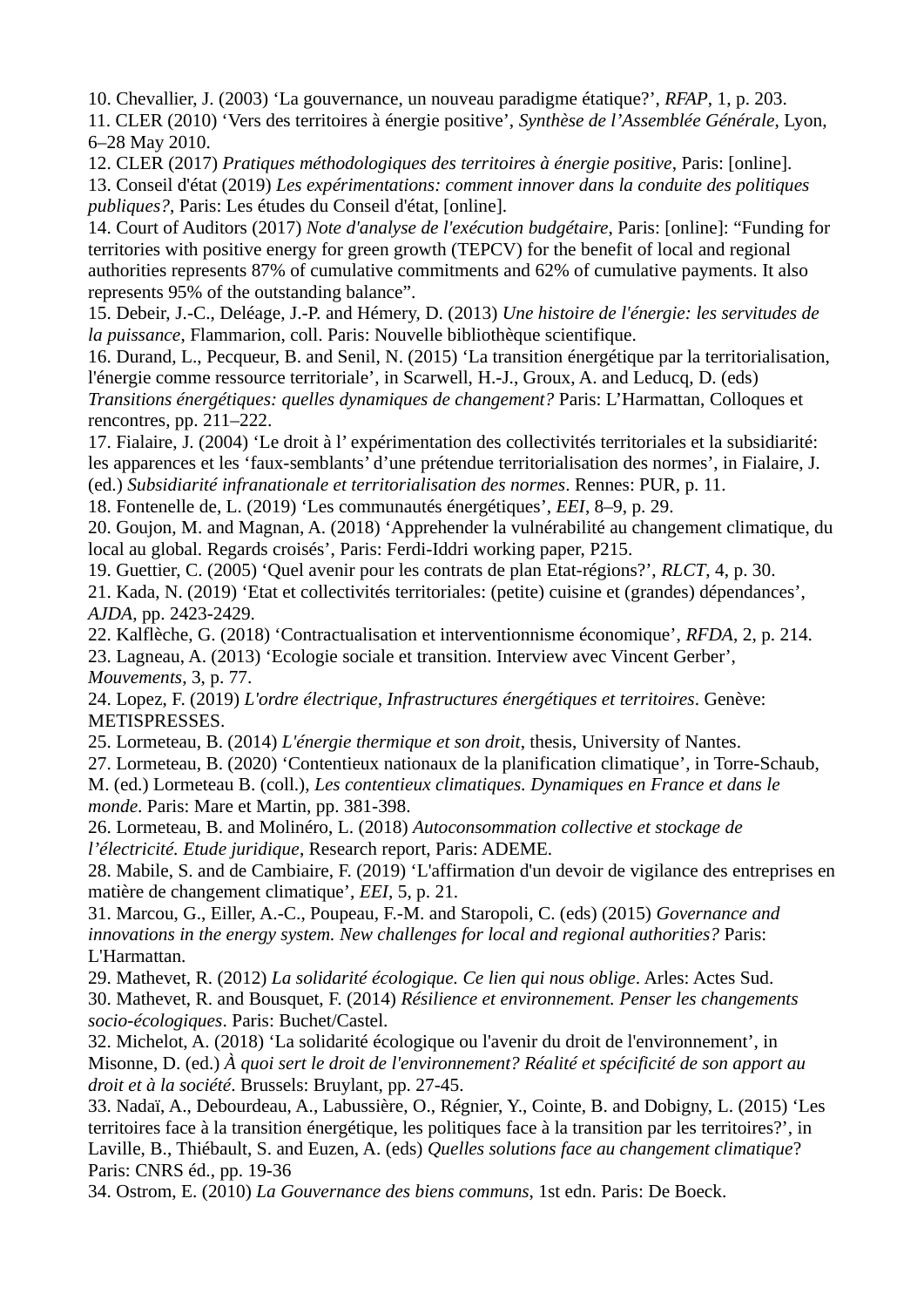35. Petit, Y. (2016) ʻLe droit international de l'environnement à la croisée des chemins: globalisation *versus* souveraineté nationale', *RJE*, 1, pp. 31–55.

36. Poupeau, F.-M. (2007) ʻLa fabrique d'une solidarité nationale. Etat et élus ruraux dans l'adoption d'une péréquation des tarifs de l'électricité en France', *RFSP*, 57, pp. 599–628.

37. Poupeau, F.-M. (2013) ʻQuand l'État territorialise la politique énergétique. L'expérience des schémas régionaux du climat, de l'air et de l'énergie', *Politiques et Management Public*, 30(4), pp. 443–472.

38. Puiseux, L. (1978) ʻEDF et la politique énergétique', *Après-demain*, 202–203, p. 19.

39. Riollet, M.Y. and Garabuau-Moussaoui, I. (2015) ʻL'énergie fait-elle communauté en France? Le cas de la démarche d'autonomie énergétique du Mené', in Zélem, M.-C. and Beslay, C. (eds) *Sociologie de l'énergie. Gouvernance et pratiques sociales*. Paris: CNRS ed., p. 175.

40. Rumpala, Y. (2015) ʻFormes alternatives de production énergétique et reconfigurations politiques. La sociologie des énergies alternative comme étude des potentialités de réorganisation du collectif', in Zélem, M.-C. and Beslay, C. (eds) *Sociologie de l'énergie. Gouvernance et pratiques sociales*. Paris: CNRS ed., p. 41 et seq.

41. Sablière, P. (2016) ʻLa transition énergétique dans les territoires', *JCP A*, n°42, [online].

42. SNBC (2020) *La transition écologique et solidaire vers la neutralité carbone*, Paris: [online].

43. Stahl, J.H. (2010) ʻL'expérimentation en droit français: une curiosité en mal d'acclimatation', *RJEP*, **n° 681, Décembre 2010, étude 11**

44. TEPOS, http://www.territoires-energie-positive.fr/

45. Terneyre, P. and Boiteau, C. (2017) ʻExiste-t-il un droit de l'énergie?', *RFDA*, 3, p. 517. 46. Van Lang, A. (eds) (2018) *Penser et mettre en oeuvre les transitions écologiques*. Paris: Mare et Martin.

47. Walker, B., Holling, C.S., Carpenter, S.R. and Kinzig, A. (2004) ʻResilience, adaptability and transformability in social-ecological systems', *Ecology and Society*, 9(2), p. 5.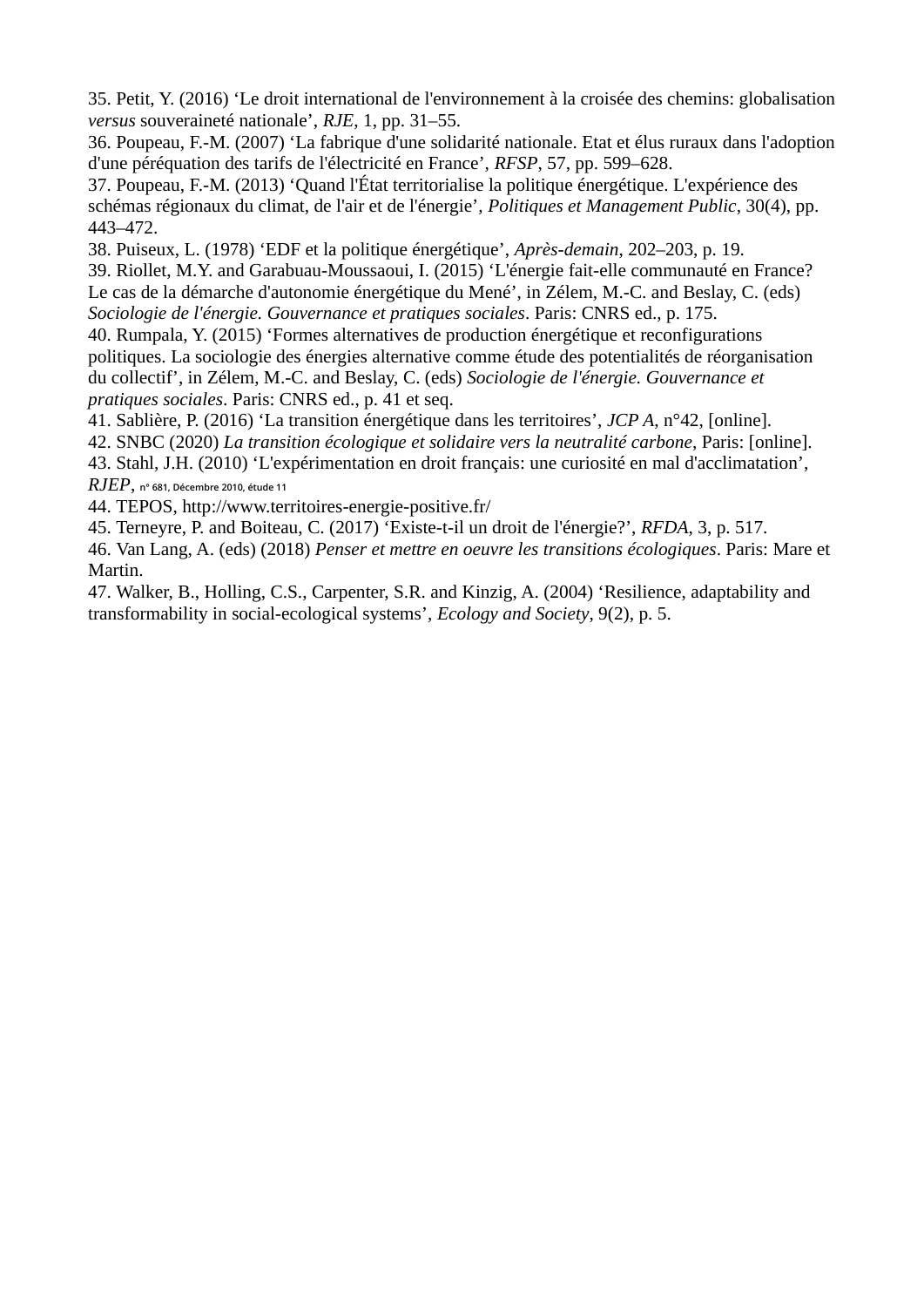- 1 Understood as an extreme dependency that affects the autonomy of a community. The first form of dependence is ecological, i.e., a dependence on exhaustible fossil sources whose production, transformation and distribution methods generate GHGs. It can also be observed through the destruction of ecosystems, the search for fossil energy sources compromises their capacity to ensure all ecological functions and ecosystem services. The second form of dependence is geopolitical. The energy system is highly dependent on the stability of the places where fossil fuels are captured and distributed. The third form is economic, revealed by the energy intensity rate corresponding to the energy dependency ratio, i.e., the ratio between the country's energy consumption and its gross domestic product. Energy dependence is also recognizable by the lack of diversity of the preferred forms of energy, creating technical and technological dependence; France's energy intensity was 46.4% in 2018.
- 2 Art. 1, Law No. 2015-992 of 17 August 2015 on energy transition for green growth.
- 3 "Deconcentration" is a French technique for administering territory, allowing the state to exercise its authority from the center to the local constituencies within which the decentralized services responsible for representing it are located; "functional decentralization" means a transfer of powers from the state to a public authority with specialized competence.
- 4 In France, the electricity, gas and oil sectors are organized around transport routes developed uniformly thanks to the unification of the regions toward a central state.
- 5 The 1974 Messmer Plan in the French nuclear sector.
- 6 See Chapters 1 and 3.
- 7 As recommended in a very innovative way by ADEME:
- https://www.bilans-ges.ademe.fr/fr/accueil/contenu/index/page/Bilan%2BGES%2BTerritoires/siGras/0
- 8 Art. L. 225-102-1 of the Commercial Code.
- 9 Art. L. 4251-2 of the CGCT.
- 10 Art. L. 222-1 of the Environmental Code.
- 11 The SRADDET takes into account the National Low Carbon Strategy, it is true that the SRADDET, because of this simple report, seems to be a document that intensifies the decentralization of energy-climate policies; the SRCAE is an orientation and objective document, so it has no direct effect on individuals. In particular, the scheme sets out the regional guidelines at the level of the regional territory and by 2020 and 2050 for mitigating and adapting to the effects of climate change, in accordance with the national objectives set out in the Energy Code. The objectives of the PCAETs are compatible with the guidelines of the SRCAE, and therefore, compatible with the national objectives.

It should be noted, however, that ADEME has taken over and made available more comprehensive calculation tools and methodology, see, in particular, the single climate, air and energy reference system resulting from the merger of the Cit'ergie and Climat Pratic tools, combining ambitious levels of local objectives and actions determined according to a thematic, cross-cutting and progressive methodology (https://www.territoires-climat.ademe.fr/).

- 12 http://www.100-res-communities.eu/
- 13 Art. L.O. 1113-2 of the CGCT.
- 14 CE, 15 June 2007, *Centre d'éducation routière Gargan gare et autres*, n° 284773.
- 15 See Chapters 1 and 3.
- 16 Art. L. 100-2 of the Energy Code.
- 17 Thouarsais Community of Communes, within the framework of the Local Climate Initiative Contract concluded between the territory, ADEME and the region.
- 18 Art. 1, Law No. 2019-1147 of 8 November 2019 on energy and climate; Art. L. 100-4 of the Energy Code.
- 19 Art. 4 of the Paris Agreement; IPCC, *Global Warming of 1.5ºC,* 2018; European Commission, *A Clean Planet for All: A Strategic Long-Term European Vision for a prosperous, modern, competitive and climate-neutral economy,* COM/2018/773 final.
- 20 The Urban Community, the City of La Rochelle, the University, Altantech, Port Atlantique and 130 other private partners (https://www.agglo-larochelle.fr/).
- 21 See also the Community of Thouarsais Municipalities, see https://www.thouars-communaute.fr/compte-CO2.
- 22 As thermal energy is not transported over long distances, its management by a heating network is traditionally a local competence, thus demonstrating the willingness of territories to make full use of the competences allocated by law.
- 23 https://www.ecologique-solidaire.gouv.fr/label-financement-participatif.
- 24 Art. L. 315-2 of the Energy Code.
- 25 Art. L. 211-3-2 of the Energy Code.
- 26 v. the proceedings of the 7th national meeting on *Energy and rural territories, towards positive energy territories,* Grand Figeac, 28 September 2017 (http://www.territoires-energie-positive.fr/echanger/rencontres-nationales/ rencontres-nationales-2017/deploiement-du-solaire-generaliser-le-developpement-du-solaire-sur-un-territoireidentifier-et-equiper-les-surfaces-propices); for an example, see the solar cadastre of the communities of communes and the Terres de Lorraine country (https://www.terresdelorraine.org/fr/cadastre-solaire.html).
- 27 At the time of writing, no progress report on the implementation of this Plan has been provided by the government.
- 28 Note that the instruction of 26 May 2015 on the implementation of special agreements for positive energy territories for green growth, NOR: DEVK1511837J, BO min. Envir. n°2015/10, 10 June 2015 simply provides for the commitment of the winner "a) to designate a referent elected representative who will be the guarantor of the